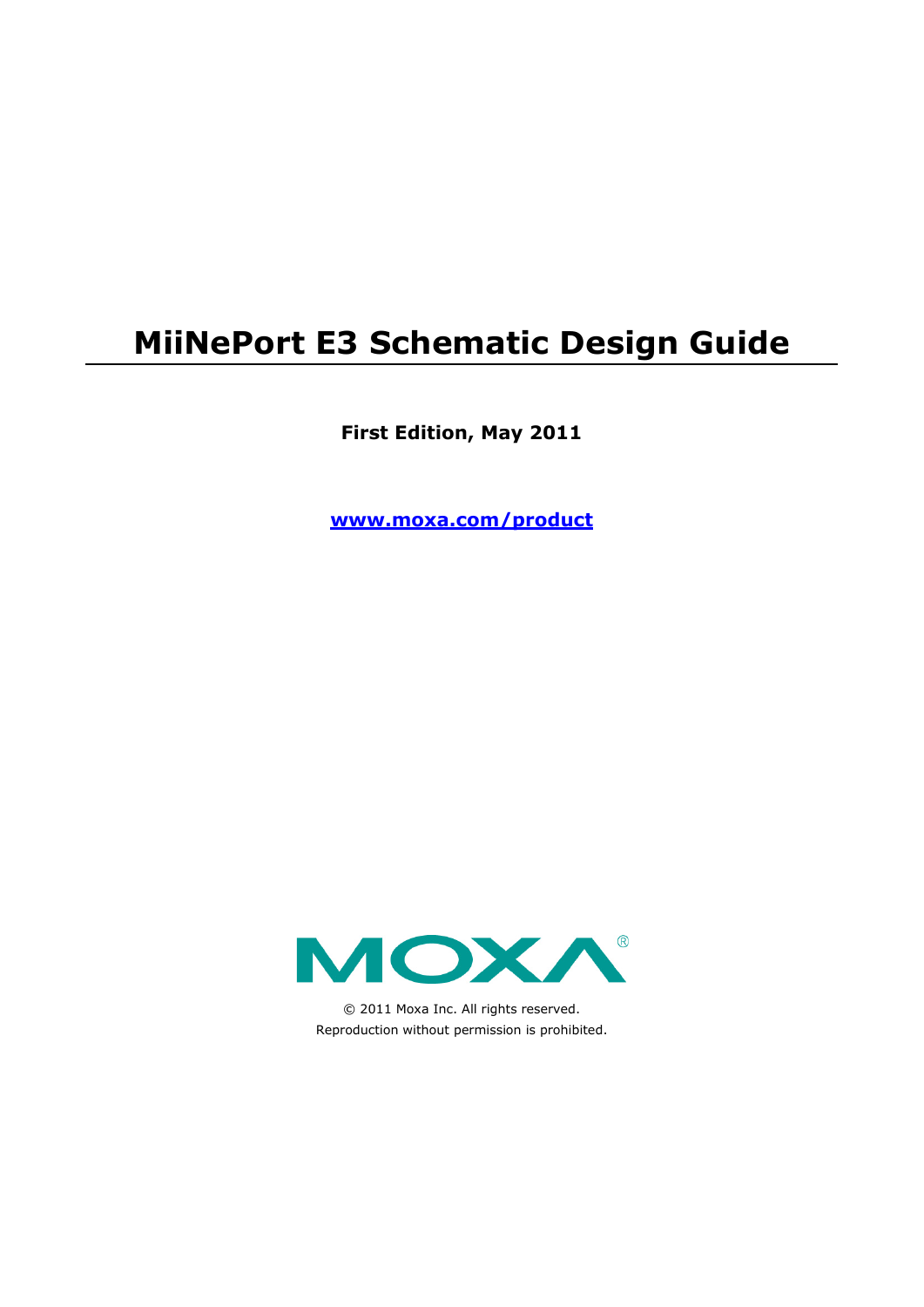# **MiiNePort E3 Schematic Design Guide**

The software described in this manual is furnished under a license agreement and may be used only in accordance with the terms of that agreement.

### **Copyright Notice**

Copyright ©2011 Moxa Inc. All rights reserved. Reproduction without permission is prohibited.

### **Trademarks**

The MOXA logo is a registered trademark of Moxa Inc. All other trademarks or registered marks in this manual belong to their respective manufacturers.

### **Disclaimer**

Information in this document is subject to change without notice and does not represent a commitment on the part of Moxa.

Moxa provides this document as is, without warranty of any kind, either expressed or implied, including, but not limited to, its particular purpose. Moxa reserves the right to make improvements and/or changes to this manual, or to the products and/or the programs described in this manual, at any time.

Information provided in this manual is intended to be accurate and reliable. However, Moxa assumes no responsibility for its use, or for any infringements on the rights of third parties that may result from its use.

This product might include unintentional technical or typographical errors. Changes are periodically made to the information herein to correct such errors, and these changes are incorporated into new editions of the publication.

### **Technical Support Contact Information**

#### **www.moxa.com/support**

#### **Moxa Americas**

Toll-free: 1-888-669-2872 Tel: +1-714-528-6777 Fax: +1-714-528-6778

#### **Moxa Europe**

Tel: +49-89-3 70 03 99-0 Fax: +49-89-3 70 03 99-99

#### **Moxa China (Shanghai office)**

|      | Toll-free: 800-820-5036 |
|------|-------------------------|
| Tel: | $+86-21-5258-9955$      |
| Fax: | $+86-10-6872-3958$      |

#### **Moxa Asia-Pacific**

| Tel: | +886-2-8919-1230 |
|------|------------------|
| Fax: | +886-2-8919-1231 |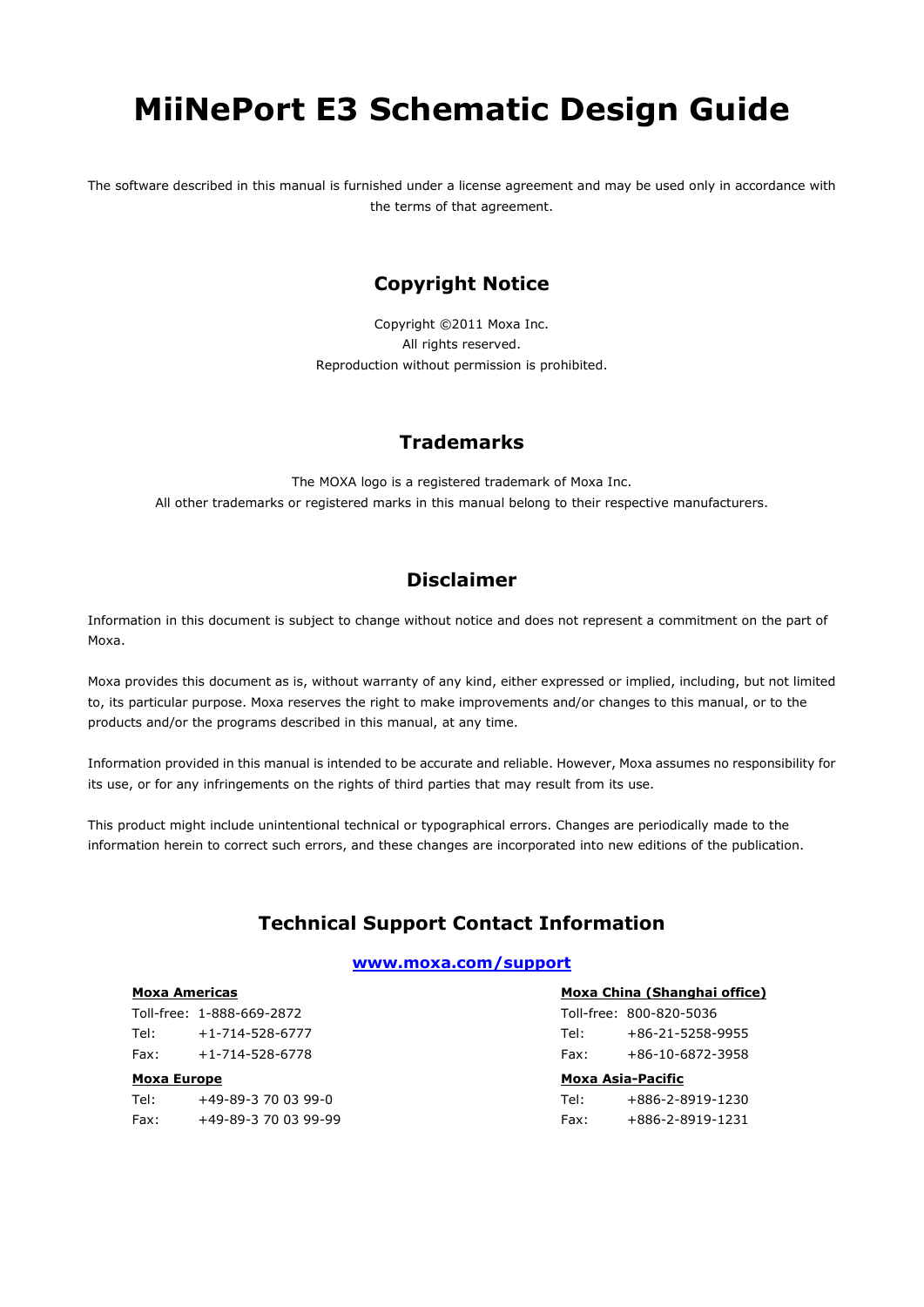## **Table of Contents**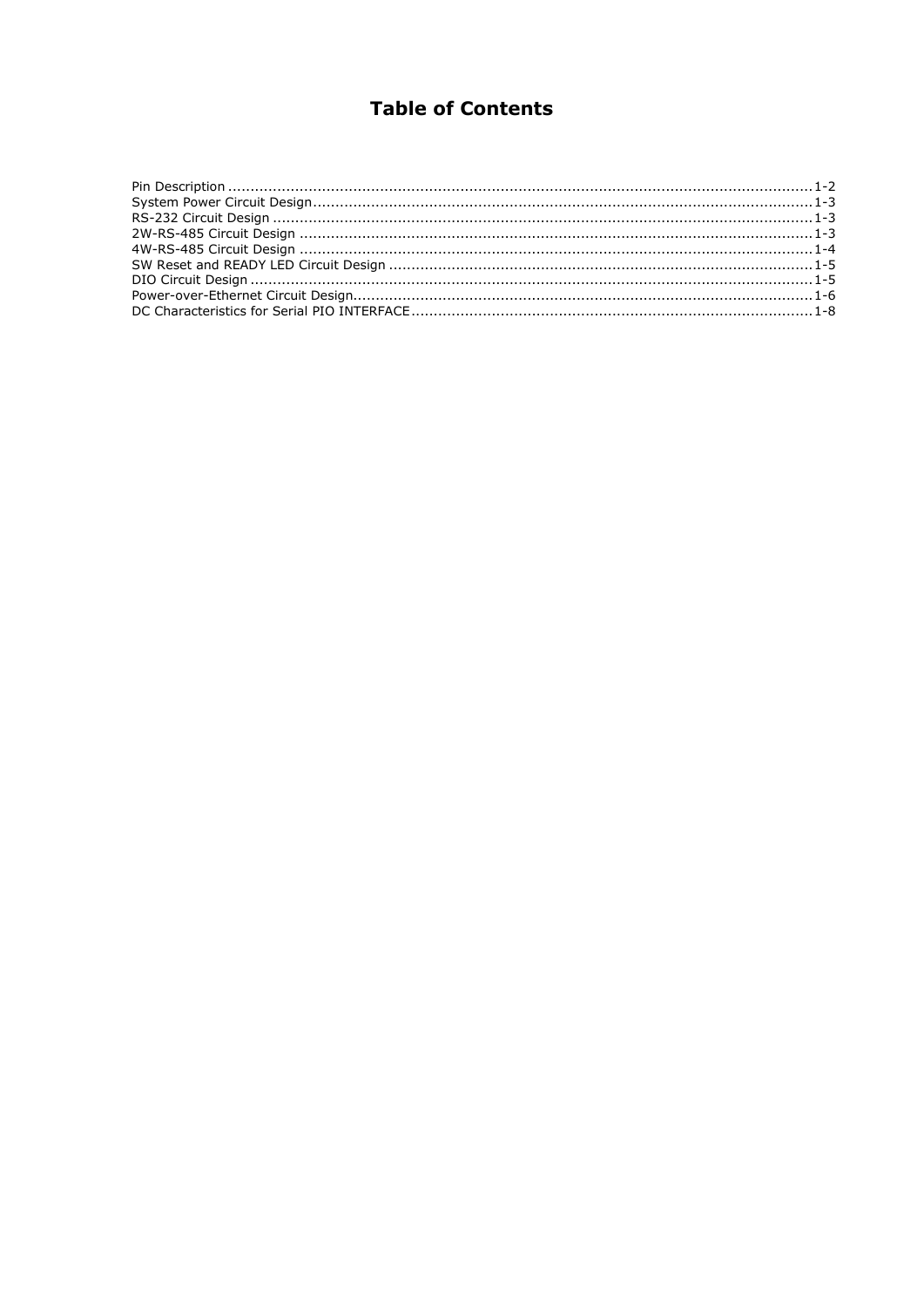The following topics are covered in this chapter:

- **[Pin Description](#page-4-0)**
- **[System Power Circuit Design](#page-5-0)**
- **[RS-232 Circuit Design](#page-5-1)**
- **2W-RS-485 [Circuit Design](#page-5-2)**
- **4W-RS-485 [Circuit Design](#page-6-0)**
- **SW Reset and [READY LED Circuit Design](#page-7-0)**
- **[DIO Circuit Design](#page-7-1)**
- **[Power-over-Ethernet Circuit Design](#page-8-0)**
- **[DC Characteristics for Serial PIO INTERFACE](#page-10-0)**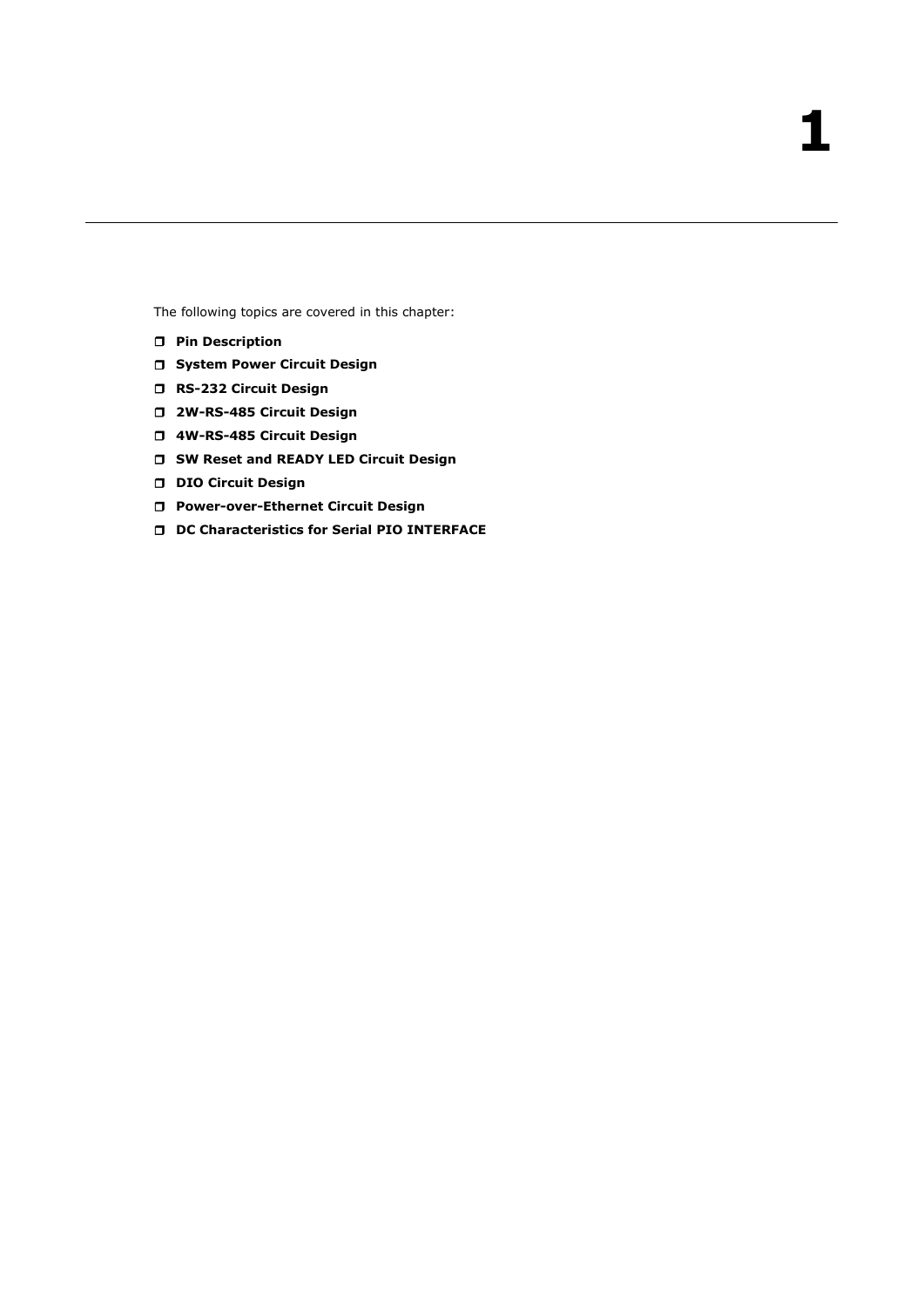# <span id="page-4-0"></span>**Pin Description**

**MiiNePort E3 & E3-H (Top View)**



| <b>Ethernet Pins (JP2)</b> |                    |                            | <b>Serial Pins &amp; Power Pins (JP4)</b> |                    |                              |  |
|----------------------------|--------------------|----------------------------|-------------------------------------------|--------------------|------------------------------|--|
| Pin                        | <b>Signal Name</b> | <b>Function</b>            | Pin                                       | <b>Signal Name</b> | <b>Function</b>              |  |
| 1                          | Reserve            | N/A                        | 1                                         | Serial Rx          | Receive Serial Data          |  |
| 2                          | Reserve            | N/A                        | $\overline{2}$                            | Ready LED          | System To Ready LED          |  |
| 3                          | Reserve            | N/A                        | 3                                         | Serial Tx          | <b>Transmit Serial Data</b>  |  |
| 4                          | Reserve            | N/A                        | $\overline{4}$                            | GPIO               | Programmable I/O             |  |
| 5                          | POE signal pair 1  | PoE power from TX signal   | 5                                         | <b>DCD</b>         | Receive Line Signal Detector |  |
| 6                          | POE spare pair 1   | PoE power from RJ45 4,5pin | 6                                         | GPIO               | Programmable I/O             |  |
| 7                          | POE signal pair 2  | PoE power from RX signal   | 7                                         | RS485_EN0          | RS-485 Enable                |  |
| 8                          | POE spare pair 2   | PoE power from RJ45 7,8pin | 8                                         | GPIO               | Programmable I/O             |  |
|                            |                    |                            | 9                                         | <b>RTS</b>         | Request To Send              |  |
|                            |                    |                            | 10                                        | GPIO               | Programmable I/O             |  |
|                            |                    |                            | 11                                        | <b>DTR</b>         | Data Terminal Ready          |  |
|                            |                    |                            | 12                                        | Reserve            | N/A                          |  |
|                            |                    |                            | 13                                        | <b>DSR</b>         | Data Set Ready               |  |
|                            |                    |                            | 14                                        | Reserve            | N/A                          |  |
|                            |                    |                            | 15                                        | <b>CTS</b>         | Clear To Send                |  |
|                            |                    |                            | 16                                        | SW_Reset           | Reset to factory default     |  |
|                            |                    |                            | 17                                        | Reserve            | N/A                          |  |
|                            |                    |                            | 18                                        | Reserve            | N/A                          |  |
|                            |                    |                            | 19                                        | <b>GND</b>         | Circuit Ground               |  |
|                            |                    |                            | 20                                        | <b>VCC</b>         | Power Supply                 |  |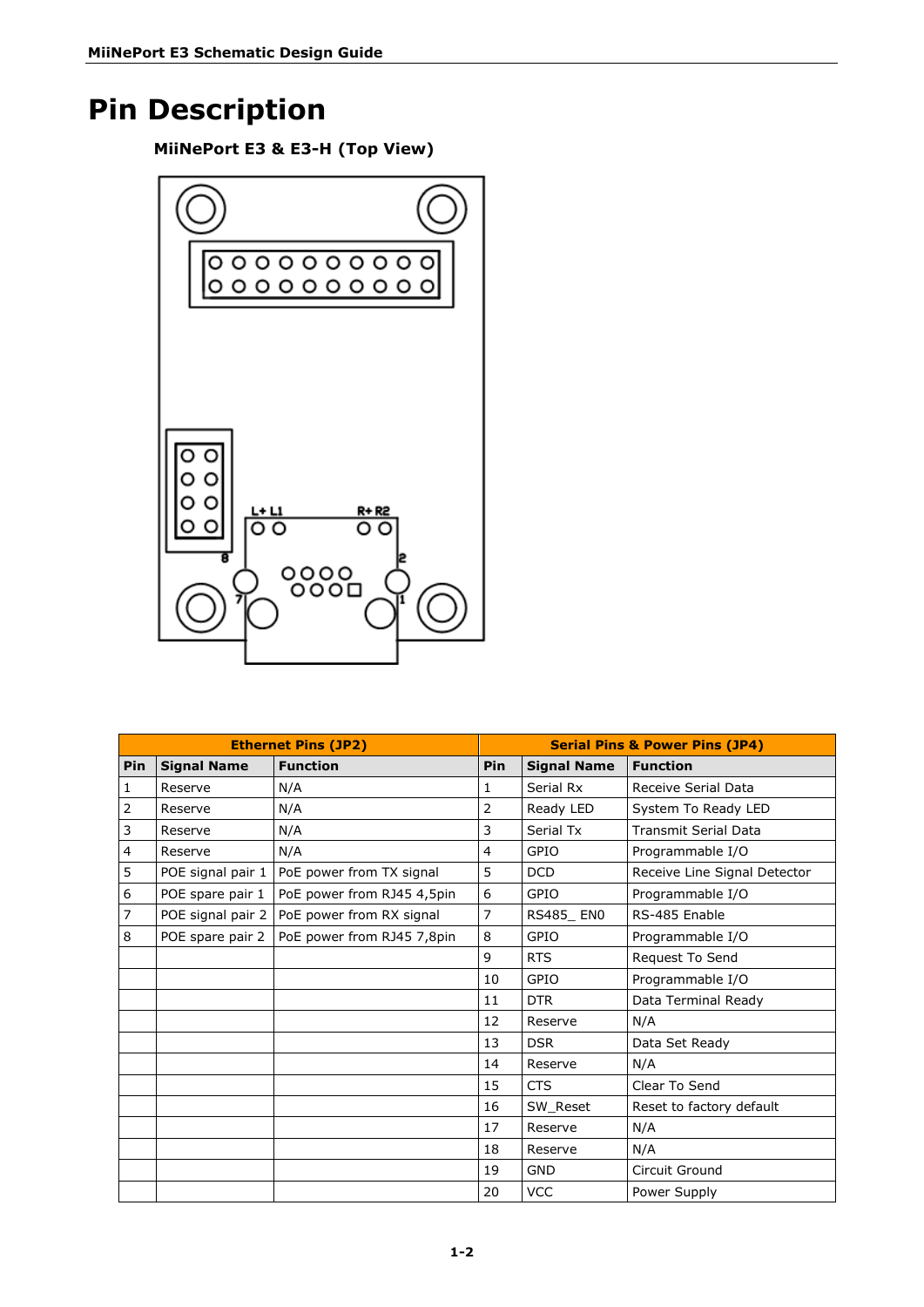# <span id="page-5-0"></span>**System Power Circuit Design**



| <b>Symbol</b> | <b>Parameter</b> | <b>Min</b> | <b>Nominal</b> | <b>Max</b> | <b>Units</b> |
|---------------|------------------|------------|----------------|------------|--------------|
| <b>IVCC</b>   | Supply Voltage   | 3.22       | $3.3\nu 5$     | 5.25       |              |

# <span id="page-5-1"></span>**RS-232 Circuit Design**



## <span id="page-5-2"></span>**2W-RS-485 Circuit Design**

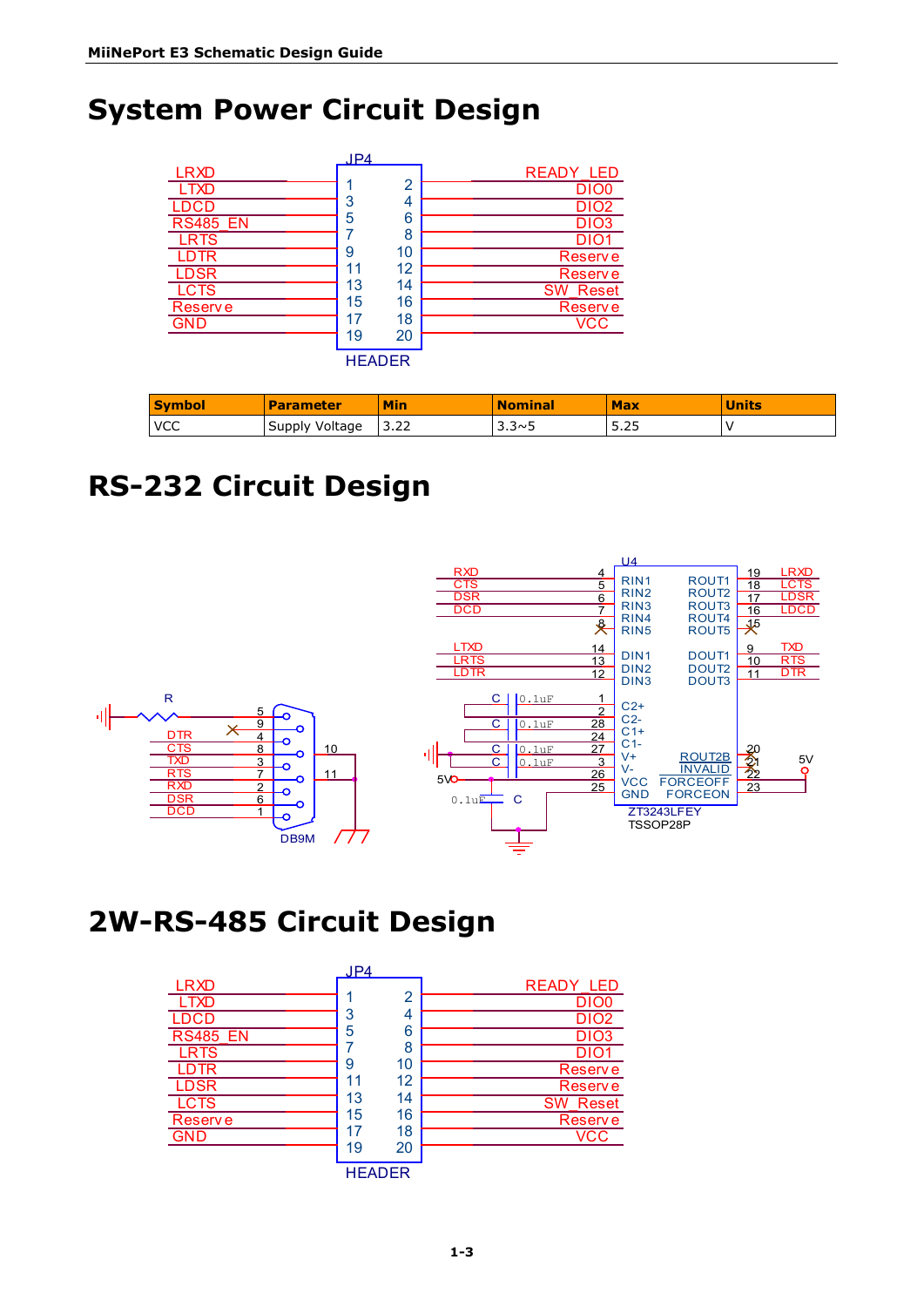

# <span id="page-6-0"></span>**4W-RS-485 Circuit Design**

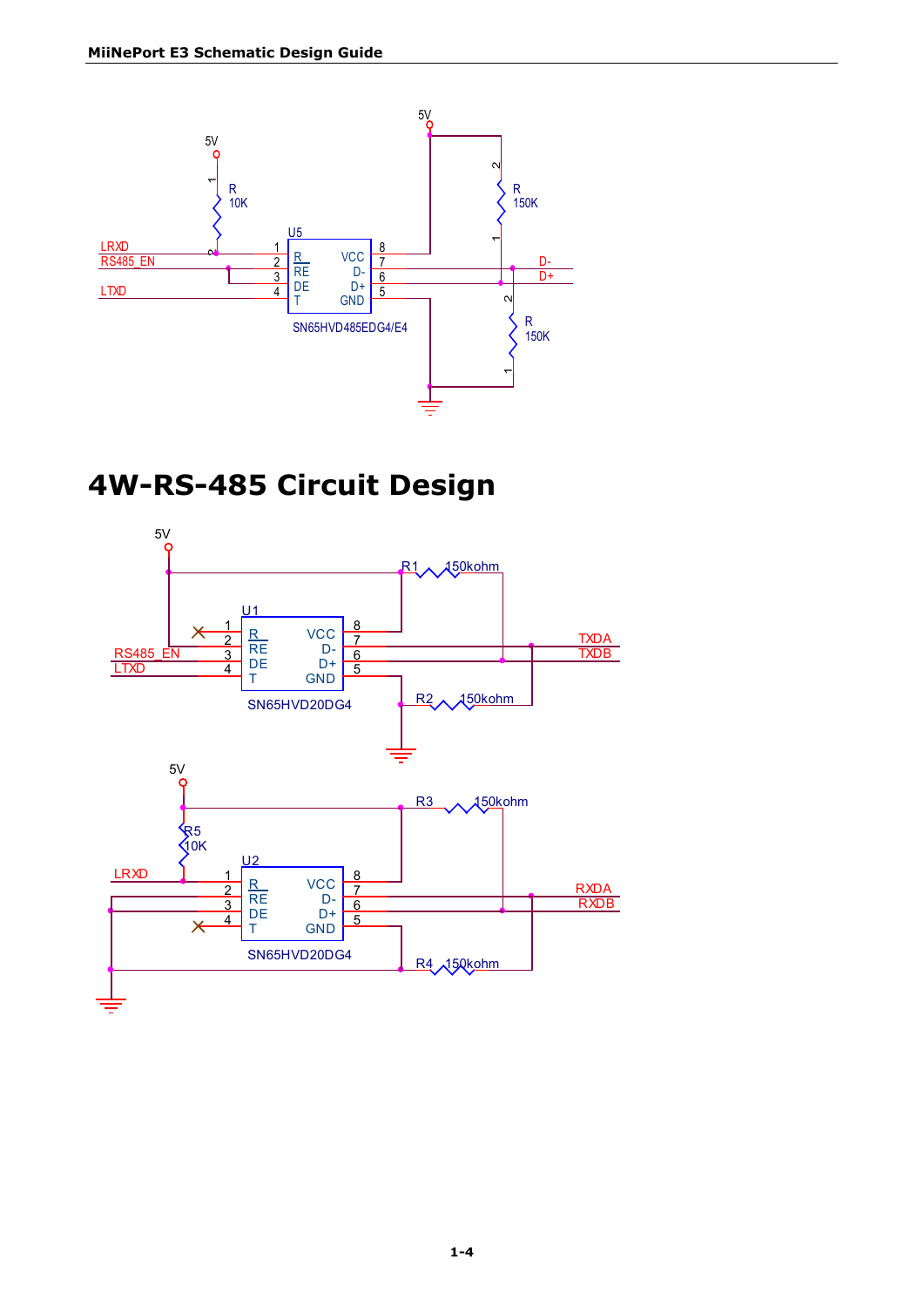# <span id="page-7-0"></span>**SW Reset and READY LED Circuit Design**



# <span id="page-7-1"></span>**DIO Circuit Design**



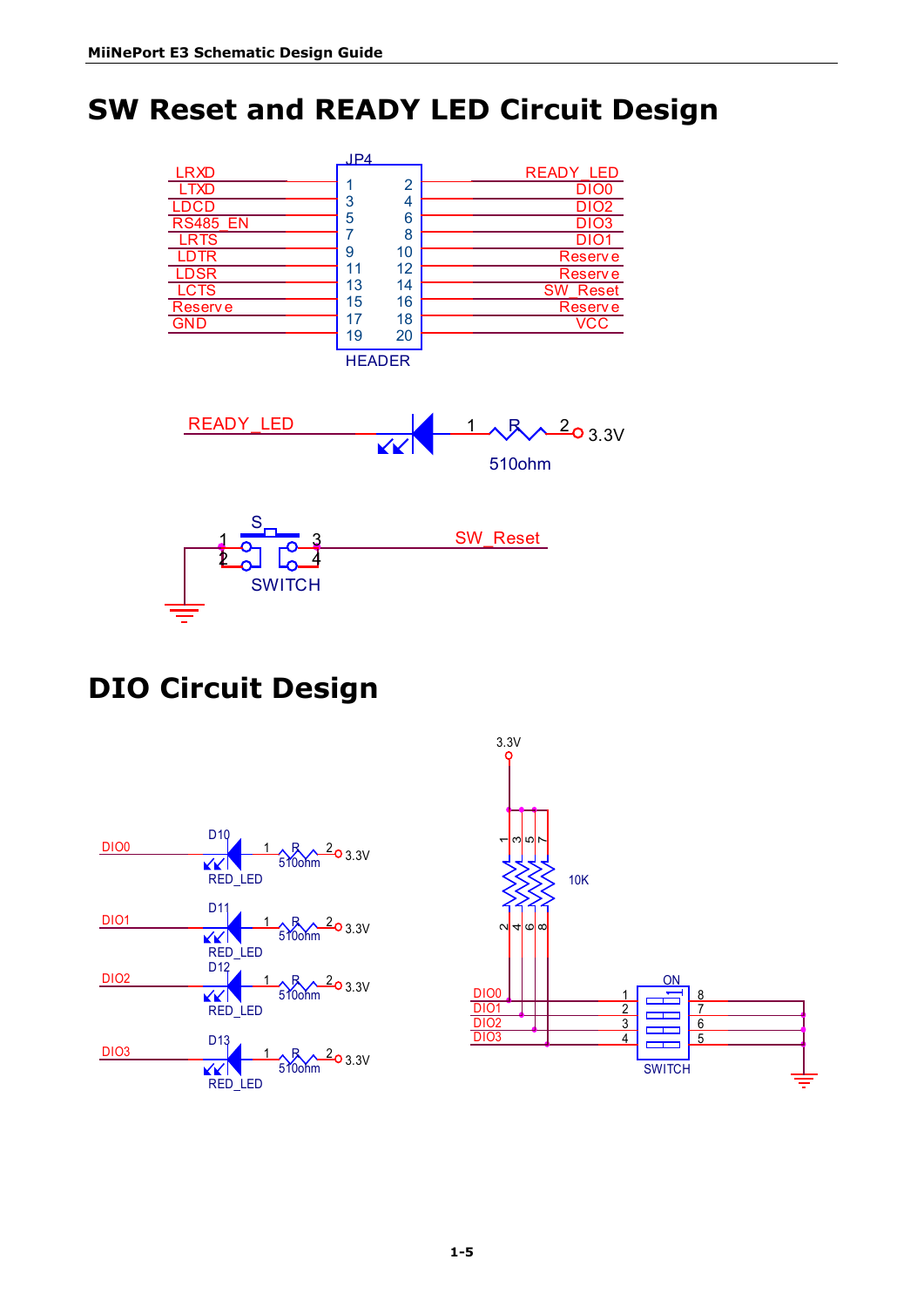# <span id="page-8-0"></span>**Power-over-Ethernet Circuit Design**

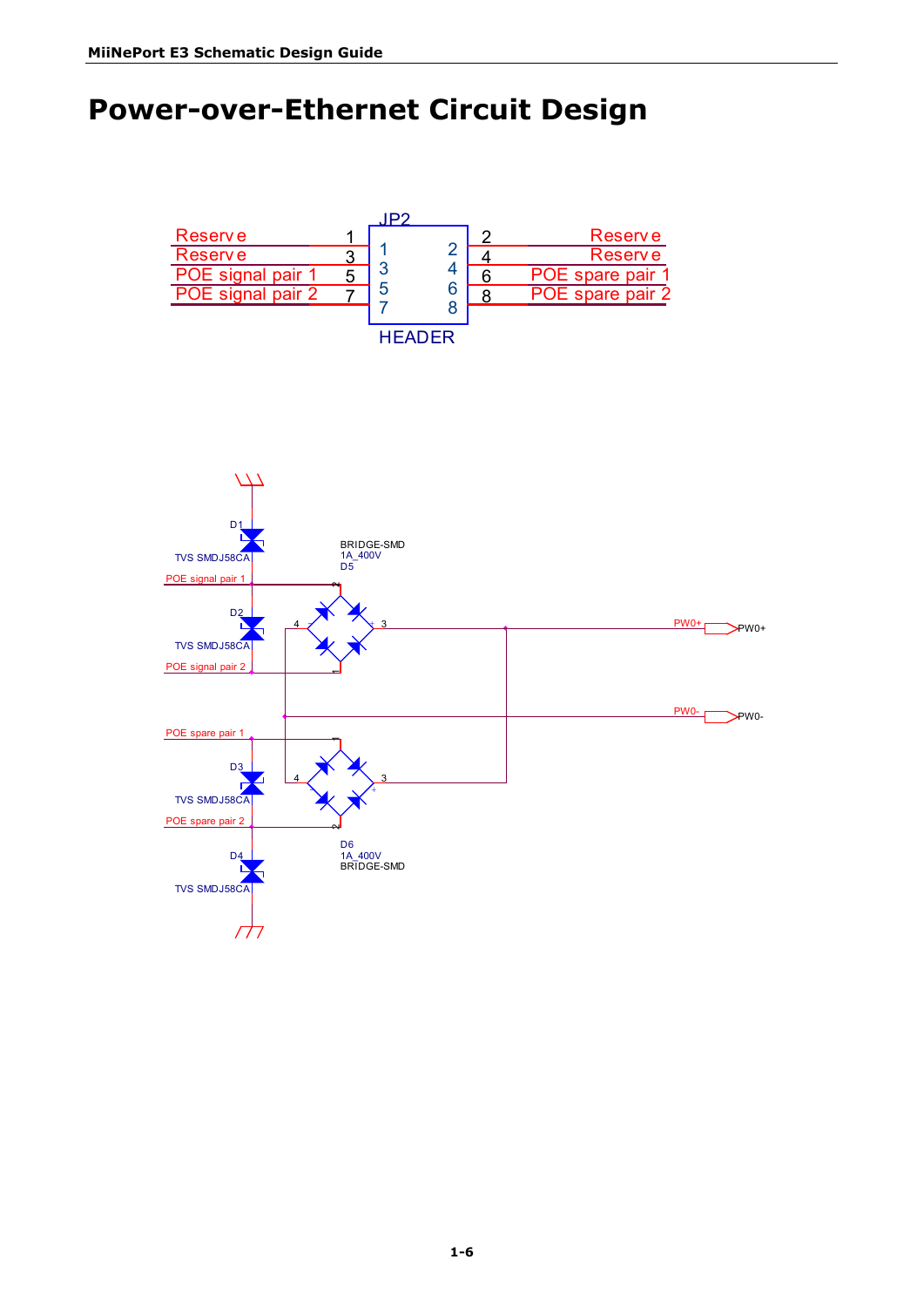